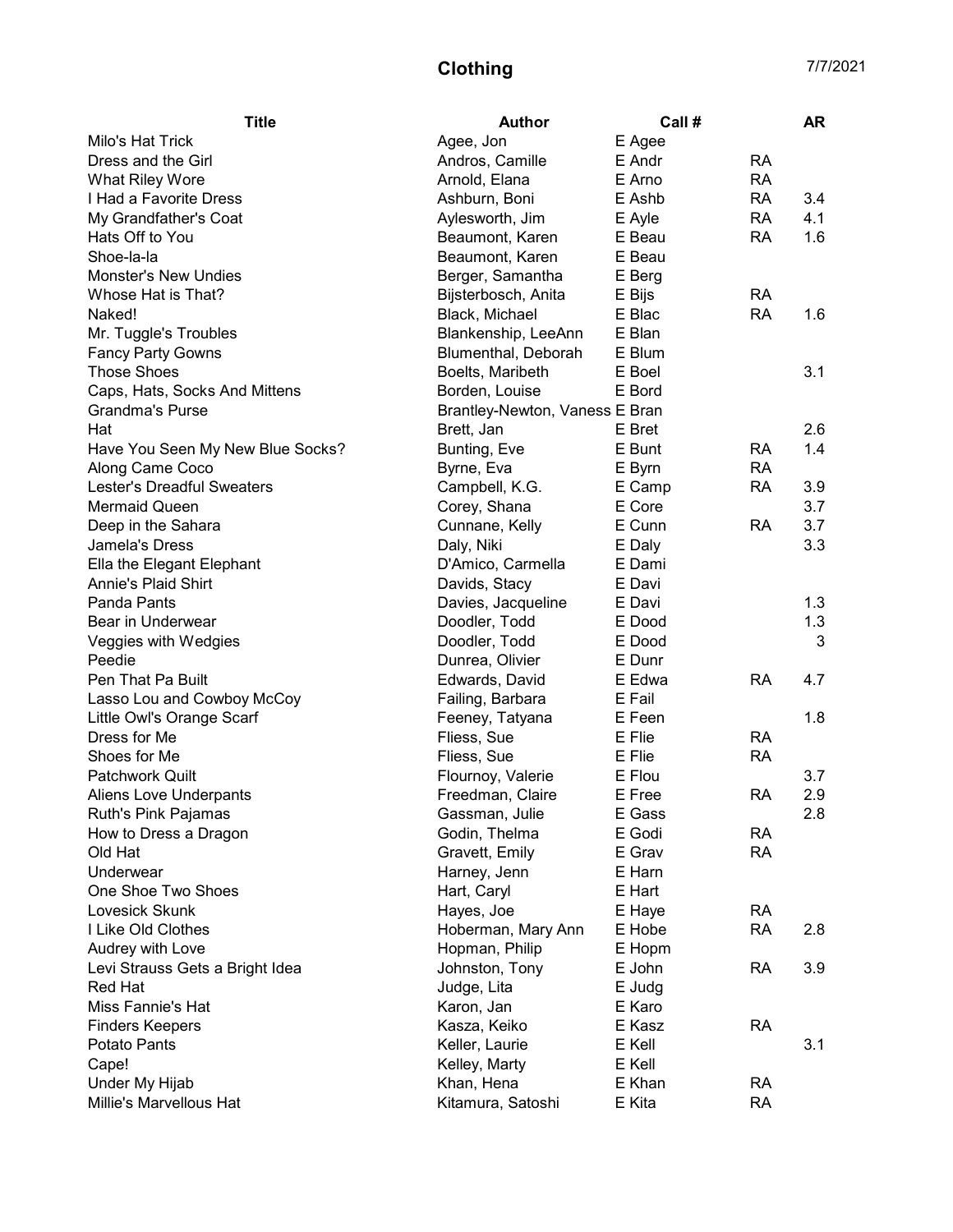## Clothing 7/7/2021

| <b>Title</b>                                 | <b>Author</b>                 | Call #  |           | <b>AR</b> |
|----------------------------------------------|-------------------------------|---------|-----------|-----------|
| I Want My Hat Back                           | Klassen, Jon                  | E Klas  | <b>RA</b> |           |
| We Found a Hat                               | Klassen, Jon                  | E Klas  |           |           |
| Harold Loves His Woolly Hat                  | Kousky, Vern                  | E Kous  |           |           |
| Lawrence the Bunny who Wanted to be Naked    | Kousky, Vern                  | E Kous  |           |           |
| <b>Green Pants</b>                           | Kraegel, Kenneth              | E Krae  |           |           |
| Pattern for Pepper                           | Kraulis, Julie                | E Krau  |           |           |
| Superfab Saves the Day                       | Leroy, Jean                   | E Lero  |           |           |
| <b>Froggy Gets Dressed</b>                   | London, Jonathan              | E Lond  | RA        | 1.8       |
| <b>Bloom</b>                                 | Maclear, Kyo                  | E Macl  |           | 3.3       |
| Mama's Saris                                 | Makhijani, Pooja              | E Makh  |           | 3.3       |
| Different Like Coco                          | Matthews, Elizabeth           | E Matt  |           | 5.4       |
| Earmuffs for Everyone                        | McCarthy, Meghan              | E Mcca  |           | 4.4       |
| Shoe Dog                                     | McDonald, Megan               | E Mcdo  | <b>RA</b> | 2.5       |
| Don't Worry, Douglas!                        | Melling, David                | E Mell  | <b>RA</b> | 1.6       |
| Whose Shoe?                                  | Miller, Margaret              | E Mill  |           |           |
| Rag Coat                                     | Mills, Lauren                 | E Mill  |           | 3.9       |
| Underwear!                                   | Monsell, Mary                 | E Mons  |           | 3.4       |
| <b>Proudest Blue</b>                         | Muhammad, Ibtihaj             | E Muha  | <b>RA</b> |           |
| <b>Smelly Socks</b>                          | Munsch, Robert                | E Muns  |           | 3.2       |
| Mary Wears What She Wants                    | Negley, Keith                 | E Negl  |           |           |
| Orange Shoes                                 | Noble, Trinka Hakes           | E Nobl  |           | 4.9       |
| Cloth Lullaby                                | Novesky, Amy                  | E Nove  |           | 5.7       |
| <b>Fancy Nancy</b>                           | O'Connor, Jane                | E Ocon  |           | 2.1       |
| Fancy Nancy and the Dazzling Jewels          | O'Connor, Jane                | E Ocon  |           | 3.3       |
| No Ordinary Jacket                           | Pashley, Sue-Ellen            | E Pash  | <b>RA</b> |           |
| Louise the Big Cheese and the La-di-da Shoes | Primavera, Elise              | E Prim  |           | 3.5       |
| Moosey Moose                                 | Raschka, Chris                | E Rasc  |           | 0.8       |
| Creepy Pair of Underwear                     | Reynolds, Aaron               | E Reyn  |           | 2.8       |
| <b>Birdie's Big Girl Dress</b>               | Rim, Sujean                   | E Rim   |           | 2.4       |
| <b>Birdie's Big Girl Shoes</b>               | Rim, Sujean                   | E Rim   |           | 2.4       |
| Coco the Carrot                              | Salerno, Steven               | E Sale  |           | 4.1       |
| My Anaana's Amautik                          | Sammurtok, Nadia              | E Samm  |           |           |
| One Red Sock                                 | Sattler, Jennifer             | E Satt  |           |           |
| Mary Had a Little Glam                       | Sauer, Tammi                  | E Saue  | <b>RA</b> |           |
| 500 Hats of Bartholomew Cubbins              | Seuss, Dr.                    | E Seus  |           | 4         |
| Caps for Sale                                | Slobodkina, Esphyr            | E Slob  |           |           |
| Do You Have A Hat?                           | Spinelli, Eileen              | E Spin  |           | 2.2       |
| Princess Gown                                | Strauss, Linda                | E Stra  |           | 3.6       |
| Joseph Had A Little Overcoat                 | Taback, Simms                 | E Taba  |           | 1.7       |
| Penguins Don't Wear Sweaters                 | Tamura, Marikka               | E Tamu  | <b>RA</b> | 1.8       |
| Mommy's Khimar                               | Thompkins-Bigelow, Jam E Thom |         | <b>RA</b> |           |
| Coco Chanel                                  | Vegara, Isabel                | E Vega  |           |           |
| My Kicks                                     | Verde, Susan                  | E Verd  | <b>RA</b> |           |
| Naked Mole Rat Gets Dressed                  | Willems, Mo                   | E Will  |           | 2.8       |
| Hedgehugs                                    | Wilson, Steve                 | E Wils  |           |           |
| Hooray for Hat                               | Won, Brian                    | E Won   |           | 1.4       |
| <b>Still Stuck</b>                           | Yoshitake, Shinsuke           | E Yosh  |           |           |
| Nike                                         | Green, Sara                   | J 338.7 |           | 4.5       |
| What We Wear                                 | Ajmera, Maya                  | J 391   |           |           |
| <b>Emperor's Old Clothes</b>                 | Laksy, Kathryn                | J 398.2 |           | 4.4       |
| Elves and the Shoemaker                      | LaMarche, Jim                 | J 398.2 |           | 4.4       |